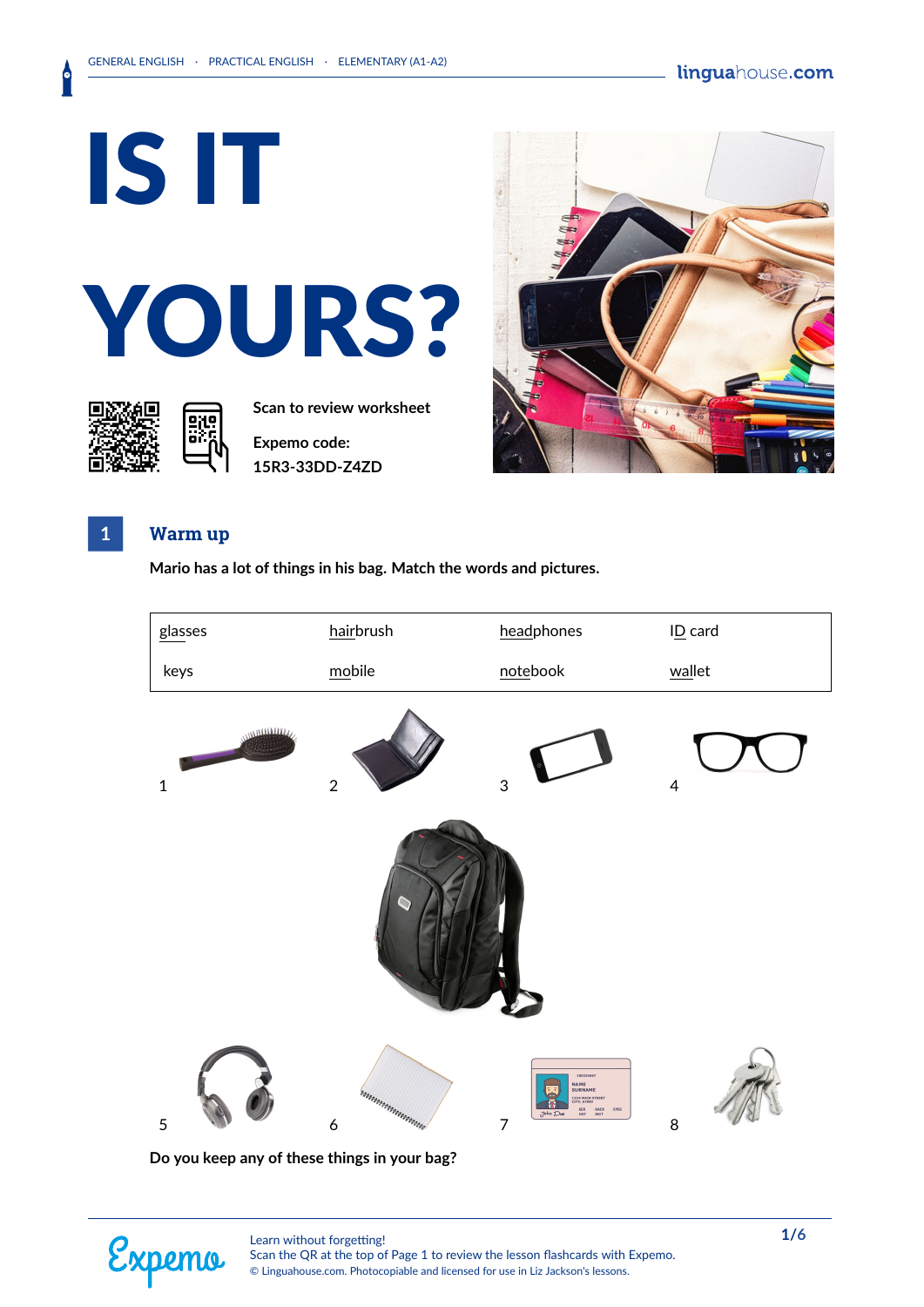IS IT YOURS?

## **2 Listening**



**The lesson is over and it's time to go home. The teacher is tidying up the classroom with two students, Mario and Elena.**

**Listen and put a tick √ next to the things they talk about:** 

- 1. glasses
- 2. hairbrush
- 3. headphones
- 4. ID card
- 5. keys
- 6. mobile
- 7. notebook
- 8. wallet

**Which things are Mario's? Which things are Elena's? Which things are the teacher's? Listen again to check and write M, E or T next to the words.**

## **3 Language point**

**Study the two dialogues below.**

- T: Mario, is this **your** mobile?
- M: Yes, that's **my** mobile. Thanks.
- T: And this notebook. Elena, is it **yours**?
- E: Yes, it's **mine**. Thanks.

**We use** *possessive adjectives* **and** *possessive pronouns* **to show that something belongs to someone.**

**Cross out the incorrect answers about the dialogues.**

- 1. In dialogue 1, we use possessive adjectives **before / after** a noun.
- 2. In dialogue 2, the words in bold are **possessive adjectives / possessive pronouns**.
- 3. We use possessive pronouns instead of **verbs / nouns or noun phrases.**
- 4. Study the table below. Which words in columns 2 and 3 don't change?

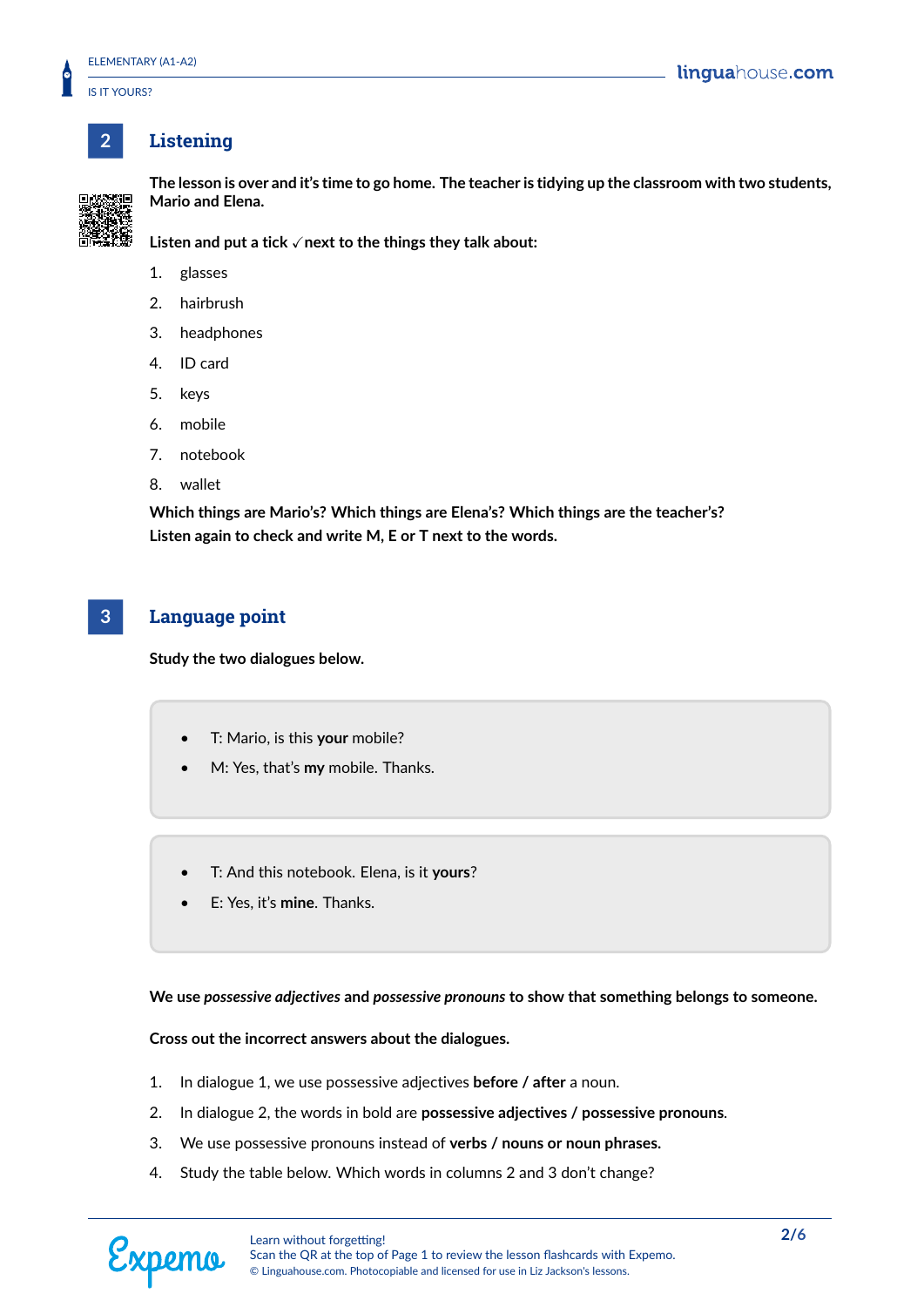| 1 subject pronoun | 2 possessive adjective | 3 possessive pronoun |
|-------------------|------------------------|----------------------|
| $\mathsf{l}$      | my                     | mine                 |
| you               | your                   | yours                |
| he                | his                    | his                  |
| she               | her                    | hers                 |
| it                | its                    | its                  |
| we                | our                    | ours                 |
| you               | your                   | yours                |
| they              | their                  | theirs               |

## **4 Practice**

Correct the sentences that are wrong. If the sentence is correct, put a tick √next to it.

- 1. Whose phone is it? Is it your?
- 2. This year, we are going to Paris with our friends.
- 3. The glasses on the table are my.
- 4. This is Antonio's wallet. Look, his cards are inside.
- 5. Those headphones aren't mine. They're her.
- 6. Is that car theirs? Ask them to move it.
- 7. The cat is sitting on it's tail.
- 8. We just moved here. Our is the house with the blue door.

#### **Read the sentences out loud using the correct possessive forms.**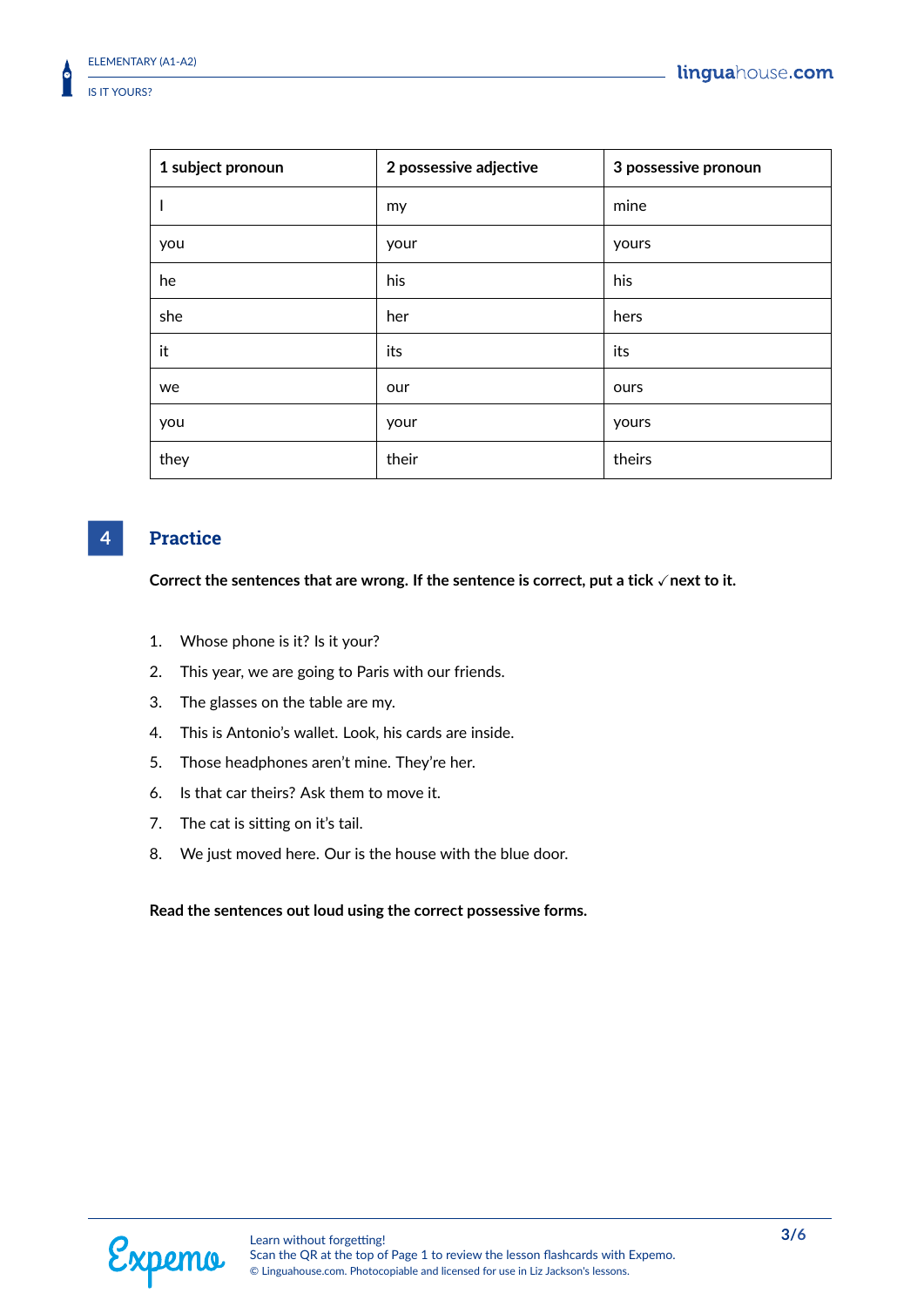### **5 Writing**

**Two students, Katia and Lucas, have lost some things in the classroom. Read what the students say and decide which things belong to Katia and which things belong to Lucas. Write K or L next to the words in the column on the left, as in the example.**

#### **Lucas says:**

- I like to look good.
- I am waiting for an important call.
- I can't see well.
- I need to show my name and date of birth.

#### **Katia says:**

- I have lots of credit cards.
- I am a good student.
- I love music.
- I have a car.
- I need to show my name and date of birth.

**Then write two sentences about each thing, using possessive adjectives and possessive pronouns, as in the example.**

|            | K or L | sentence 1 -<br>possessive adjective | sentence 2 -<br>possessive pronoun |
|------------|--------|--------------------------------------|------------------------------------|
| glasses    |        |                                      |                                    |
| hairbrush  | L      | It's his hairbrush.                  | It's his.                          |
| headphones |        |                                      |                                    |
| ID card    |        |                                      |                                    |
| keys       |        |                                      |                                    |
| mobile     |        |                                      |                                    |
| notebook   |        |                                      |                                    |
| wallet     |        |                                      |                                    |

#### **Work in pairs. Test your partner on the sentences.**

A: Lucas says, I like to look good.

B: It's his hairbrush. It's his.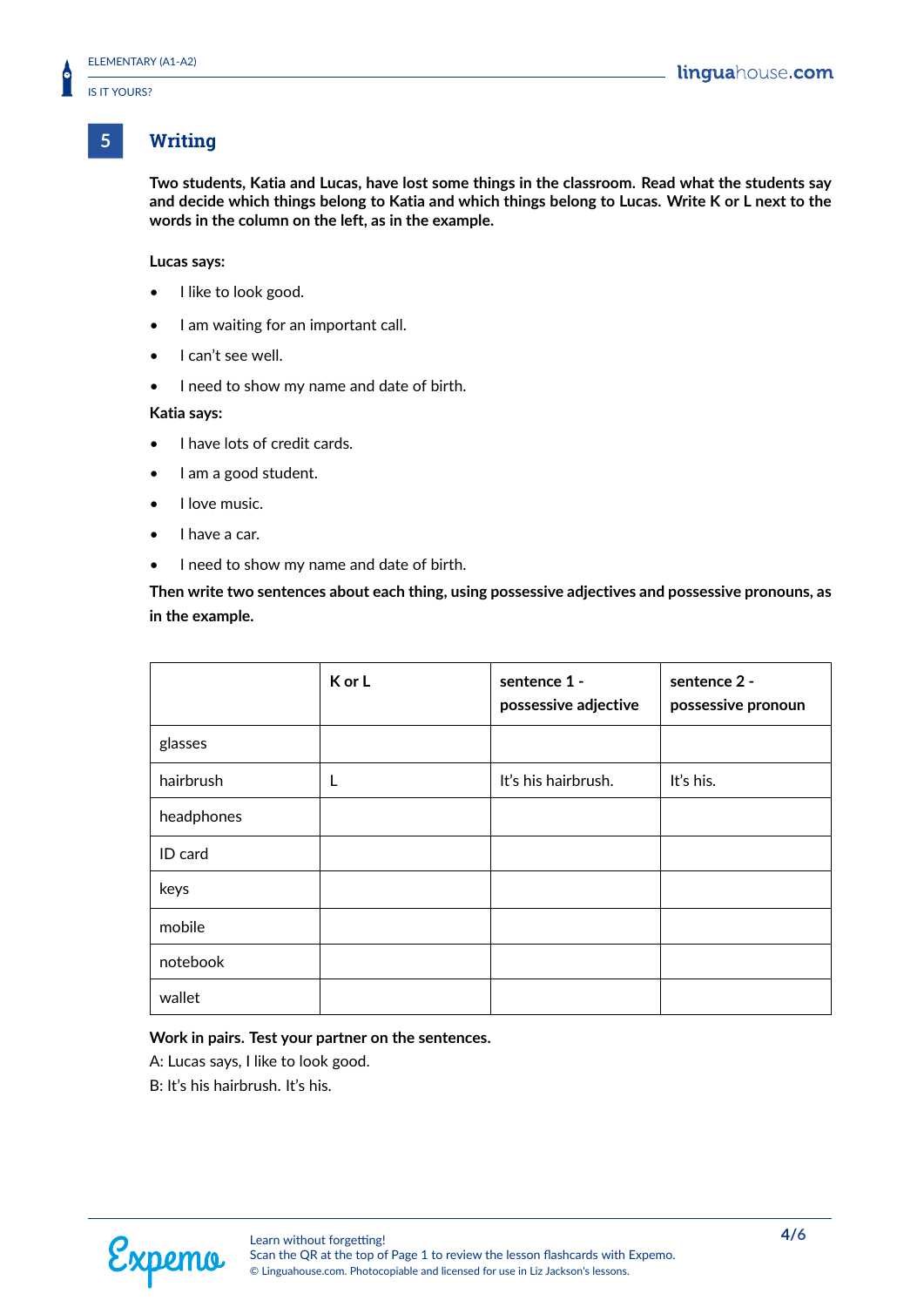

| Extra pr |  |
|----------|--|

# **6 Extra practice/homework**

**Put the words in order to make sentences.**

| Is this book yours? it's / mine / No / not                                                                                   |
|------------------------------------------------------------------------------------------------------------------------------|
| <u> 1980 - Johann Stoff, amerikansk politiker (d. 1980)</u><br>1.                                                            |
| We drive to work every day. car / is / our / This                                                                            |
| <u> 1989 - Johann Stoff, deutscher Stoffen und der Stoffen und der Stoffen und der Stoffen und der Stoffen und der</u><br>2. |
| They have a dog. cat / is / The / theirs / too                                                                               |
| 3.<br><u> 1989 - Johann Stoff, amerikansk politiker (d. 1989)</u>                                                            |
| bag / his / It's / not He has a green one.                                                                                   |
| <u> 1989 - Johann Stoff, amerikansk politiker (d. 1989)</u><br>4.                                                            |
| Does Megan have her phone? hers / I / is think / this                                                                        |
| <u> 1989 - Andrea Stadt Britain, amerikansk politiker (</u><br>5 <sub>1</sub>                                                |
| My name is on the front. is / mine / notebook / This                                                                         |
| <u> 1980 - Johann Barn, fransk politik (f. 1980)</u><br>6.                                                                   |
| I forgot my book. yours / share / Can / I                                                                                    |
| $7.$ $\overline{\phantom{a}}$                                                                                                |
| These aren't mine. are / flat / inside / keys / My / the                                                                     |
| 8.                                                                                                                           |